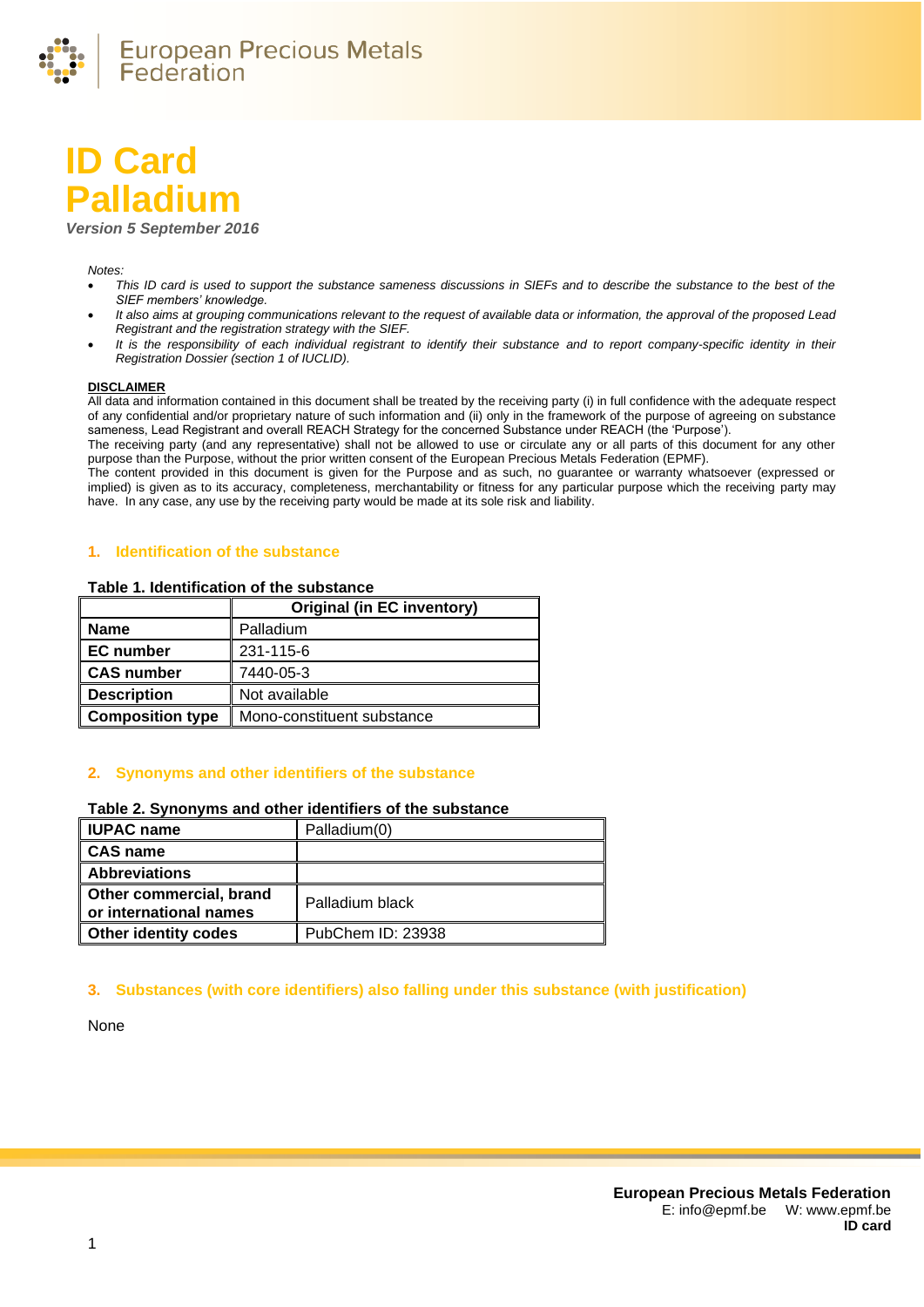

# **4. Information related to molecular and structural formula of the substance**

| Molecular formula                                                  | Pd             |
|--------------------------------------------------------------------|----------------|
| Structural formula                                                 | Pd             |
| <b>Smiles notation</b>                                             | [Pd]           |
| <b>Optical activity</b>                                            | Not applicable |
| <b>Typical</b><br><b>of</b><br>ratio<br>(stereo)<br><b>isomers</b> | Not applicable |
| <b>Molecular Weight / Molecular</b><br><b>Weight range</b>         | 106,42 g/mol   |

## **Table 3. Information related to molecular and structural formula of the substance**

# **5. Typical composition of the substance**

# <span id="page-1-0"></span>**Table 4. Typical composition**

|                                | <b>Name</b>                                                                                                                                                                                                                                   | Symbol /<br>Formula                              | Min & Max<br>concentrations<br>(%)§ | <b>Typical</b><br>concentration<br>(%)§§ |
|--------------------------------|-----------------------------------------------------------------------------------------------------------------------------------------------------------------------------------------------------------------------------------------------|--------------------------------------------------|-------------------------------------|------------------------------------------|
| <b>Main</b><br>constituent(s)* | Palladium                                                                                                                                                                                                                                     | Pd                                               | $99,9 - 100$                        | $≥ 99.95$ <sup>\$</sup>                  |
| Impurity(ies) <sup>#</sup>     | Several minor (especially metallic)<br>impurities which do not affect the<br>classification of the substance because of<br>their non-hazardous nature or because<br>they do not exceed the classification cut-<br>off limits in the substance | e.g. Ag,<br>Au, Cu, Ir,<br>Pb, Pt, Rh,<br>Ru. Zn | $0 - 0.1$                           | $\leq 0.05$                              |

**\*** ≥ 80 % (w/w) for mono-constituent substances; ≥ 10 % (w/w) and < 80 % (w/w) for multi-constituent substances.

**#** An impurity is an unintended constituent present in a substance, as produced. It may originate from the starting materials or be the result of secondary or incomplete reactions during the production process. While impurities are present in the final substance, they were not intentionally added.

§ Concentration ranges define the substance sameness criteria agreed by all Consortium Members in preparation of the communication with other SIEF members.

§§ Typical concentration refers to the representative sample used for testing.

\$ Pure Palladium conform ASTM B589-94 has a purity of minimum 99,95 %.

The composition given above is typical and should therefore represent the majority of Palladium as manufactured and/or imported in the EEA market. Palladium containing less than 99,9 % Palladium may still be considered to be the same for the purpose of registration under REACH and may be referred to as impure Palladium to distinguish if from the typically pure Palladium.

## **6. Information on appearance, physical state and properties of the substance**

#### **Table 5. Appearance / physical state / properties of the solid substance**

| <b>Physical state</b>                  | Solid                                        |
|----------------------------------------|----------------------------------------------|
| Physical form*                         | Crystalline                                  |
| Appearance                             | Solid of silvery-white colour                |
| Particle size**                        | Fine powder / Coarse powder / Massive object |
| Does the solid hydrolyse? <sup>#</sup> | No                                           |
| Is the solid hygroscopic? <sup>§</sup> | No                                           |

**\*** Crystalline form: solid material whose constituent atoms, molecules, or ions are arranged in an ordered pattern extending in all three spatial dimensions. Amorphous form: solid material whose constituent atoms, molecules, or ions are randomly arranged. Nanoform: particles in the size range 1 - 100 nm (for full definition of a nanomaterial, see [http://ec.europa.eu/environment/chemicals/nanotech/index.htm#definition\)](http://ec.europa.eu/environment/chemicals/nanotech/index.htm#definition). Fine powder: particles in the size range 100 – 2.500 nm.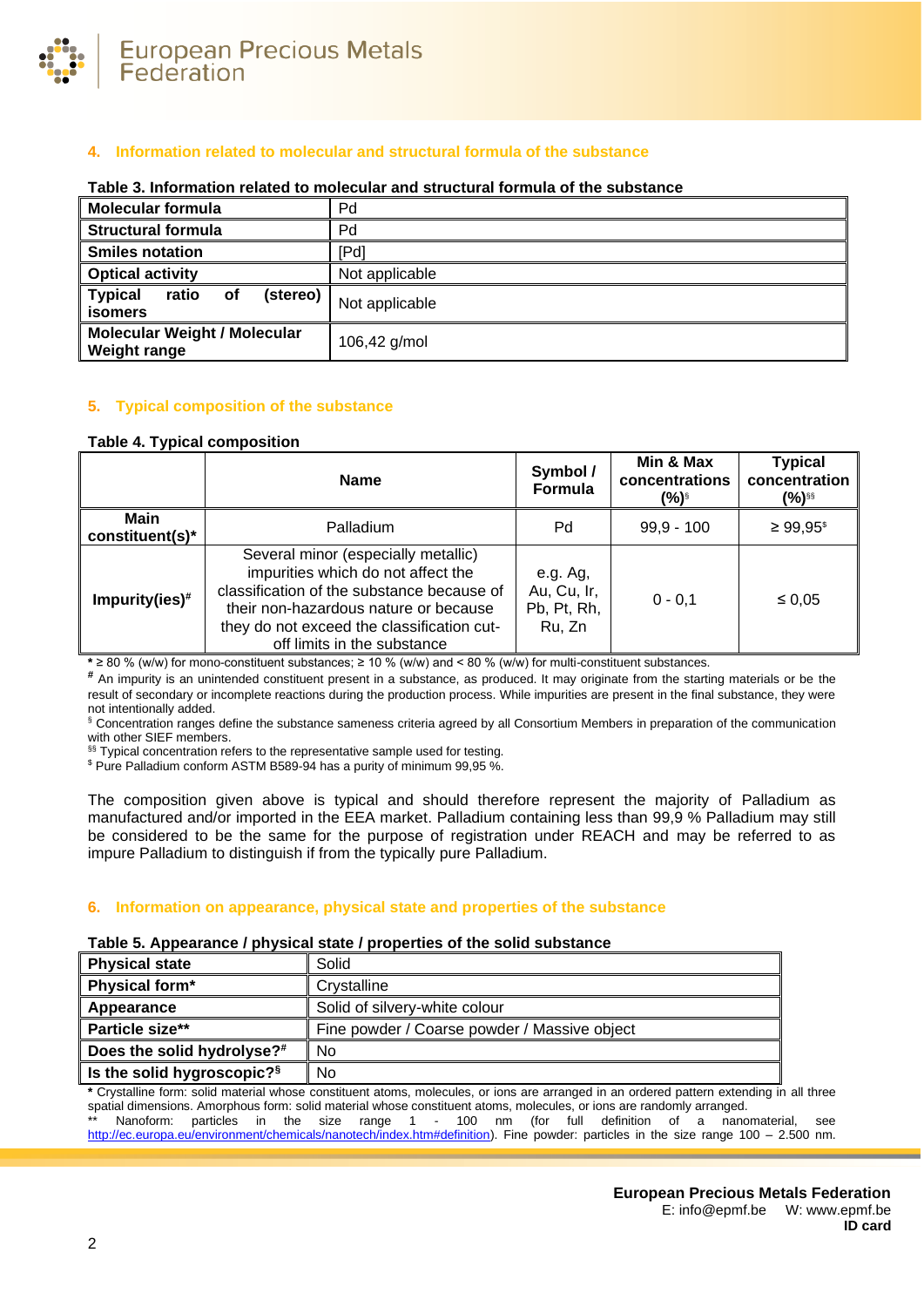

Coarse powder: particles in the size range 2.500 nm – 1 mm. Massive object: particles in the size range > 1 mm.

**#** Hydrolysis: decomposition (cleavage of chemical bonds) by the addition of water.

**§** Hygroscopic substance: readily attracts moisture from its surroundings in open air, through either absorption or adsorption. Cf. also water/moisture content i[n Table 4.](#page-1-0)

## **7. Analytical data**

Annex VI of REACH requires the registrant to describe the analytical methods and/or to provide the bibliographical references for the methods used for identification of the substance and, where appropriate, for the identification of impurities and additives. This information should be sufficient to allow the methods to be reproduced.

| <b>Parameter / Method</b>                              | <b>Recommended for</b><br>substance identification | <b>Applicable</b> | Not applicable or<br>not recommended |
|--------------------------------------------------------|----------------------------------------------------|-------------------|--------------------------------------|
|                                                        | and sameness check                                 |                   |                                      |
| <b>Elemental analysis</b>                              |                                                    |                   |                                      |
| ICP (ICP-MS or ICP-OES)                                | X                                                  |                   |                                      |
| Atomic absorption<br>spectroscopy (AAS)                |                                                    |                   |                                      |
| Glow discharge mass<br>spectrometry (GDMS)             |                                                    |                   |                                      |
| <b>Molecular analysis</b>                              |                                                    |                   |                                      |
| Infrared (IR) spectroscopy                             |                                                    |                   | X                                    |
| Raman spectroscopy                                     |                                                    |                   | X                                    |
| <b>Mineralogical analysis</b>                          |                                                    |                   |                                      |
| X-Ray Fluorescence (XRF)                               |                                                    | X                 |                                      |
| X-Ray Diffraction (XRD)                                | X                                                  |                   |                                      |
| <b>Morphology and particle sizing</b>                  |                                                    |                   |                                      |
| Electron microscopy (SEM,<br>TEM, REM)*#               |                                                    |                   |                                      |
| Laser diffraction*#                                    | X                                                  |                   |                                      |
| Particle size by other means<br>(e.g. sieve analysis)# |                                                    |                   |                                      |
| Surface area by N-BET*#                                | X                                                  |                   |                                      |
| <b>Other</b>                                           |                                                    |                   |                                      |
|                                                        |                                                    |                   |                                      |

# **Table 6. Analytical methods for identification of the substance**

Analytical techniques particularly (but not exclusively) relevant for nanomaterials.

# The choice of the technique for particle size depends on the size of the material as manufactured/imported/placed on the market/used.

#### **8. Lead Registrant**

Umicore NV/SA (Belgium) volunteers to be the Lead Registrant for Palladium. The EPMF will provide support to the Lead Registrant as laid down in the EPMF Agreement.

#### **9. REACH Strategy**

The table below presents the overall Registration Strategy for Palladium based on the information available to the EPMF by the date given above on the document.

The Registration Dossier will be prepared for the highest substance status (information requirements